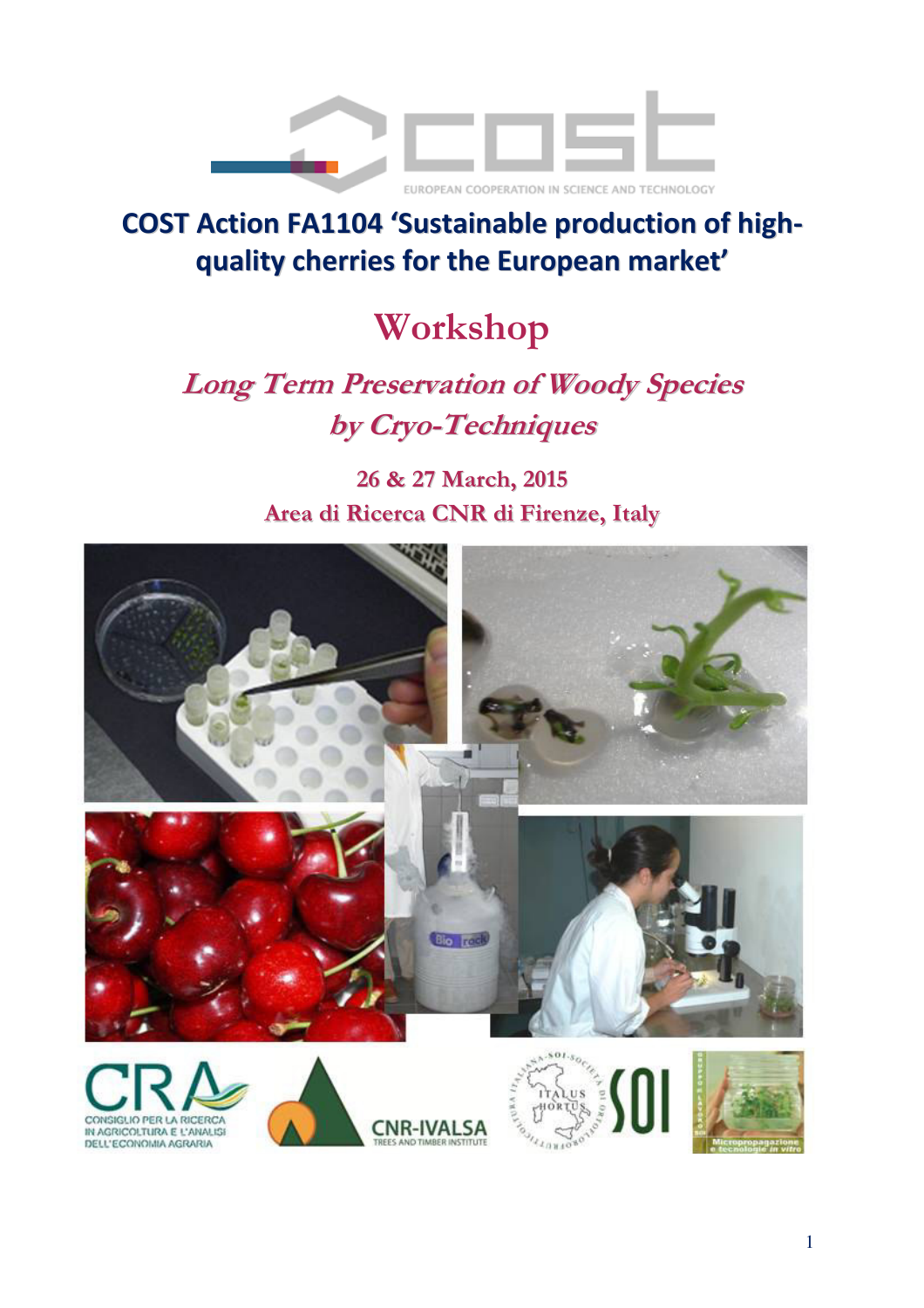# **Workshop**

## **Long Term Preservation of Woody Species by Cryo-Techniques**

### **PROGRAMME**

| March 26 <sup>th</sup> , Thursday |                                                                                                                                                                       |
|-----------------------------------|-----------------------------------------------------------------------------------------------------------------------------------------------------------------------|
| $9.00 - 9.30$                     | <b>Registration of participants</b>                                                                                                                                   |
| $9.30 - 10.00$                    | <b>Welcome greetings</b>                                                                                                                                              |
| $10.00 - 10.30$                   | Applied plant cryobanking: from protocol development to genebank<br>management<br><b>Bart Panis</b><br><b>Bioversity International, Leuven, Belgium</b>               |
| $10.30 - 11.00$                   | Overview on world cryobanks for plant genetic resource conservation.<br><b>Florent Engelmann</b><br>Institute de Recherche pour le Developpement, Montpellier, France |
| $11.00 - 11.30$                   | Coffee break                                                                                                                                                          |
| $11.30 - 12.00$                   | Cryopreservation of woody species and cryotherapy<br><b>Maurizio Lambardi</b><br>CNR-IVALSA, Trees and Timber Institute, Florence, Italy                              |
| $12.00 - 12.30$                   | Cryopreservation of Malus and Fragaria<br><b>Monika Höfer</b><br>Julius Kuhn Institute, Dresden, Germany                                                              |
| $12.30 - 14.00$                   | Lunch                                                                                                                                                                 |
| $14.00 - 14.30$                   | Cryopreservation of Ornamental Plants (indoor and cut flowers)<br><b>Adela Halmagyi</b><br>Institute of Biological Research, Cluj-Napoca, Romania                     |
| $14.30 - 15.00$                   | Cryopreservation of conifers: challenges and bottlenecks<br>Jana Krajnakova<br>University of Udine, Italy                                                             |
| $15.00 - 15.30$                   | Cryopreservation of synthetic seeds<br><b>Aylin Ozudogru</b><br>CNR-IVALSA, Trees and Timber Institute, Florence, Italy                                               |
| $15.30 - 16.00$                   | Coffee break                                                                                                                                                          |
| $16.00 - 17.00$                   | Short presentations of video-posters (5 minutes each)                                                                                                                 |
| 17.00                             | End of the first day                                                                                                                                                  |
| 20.00                             | Social dinner, Firenze downtown                                                                                                                                       |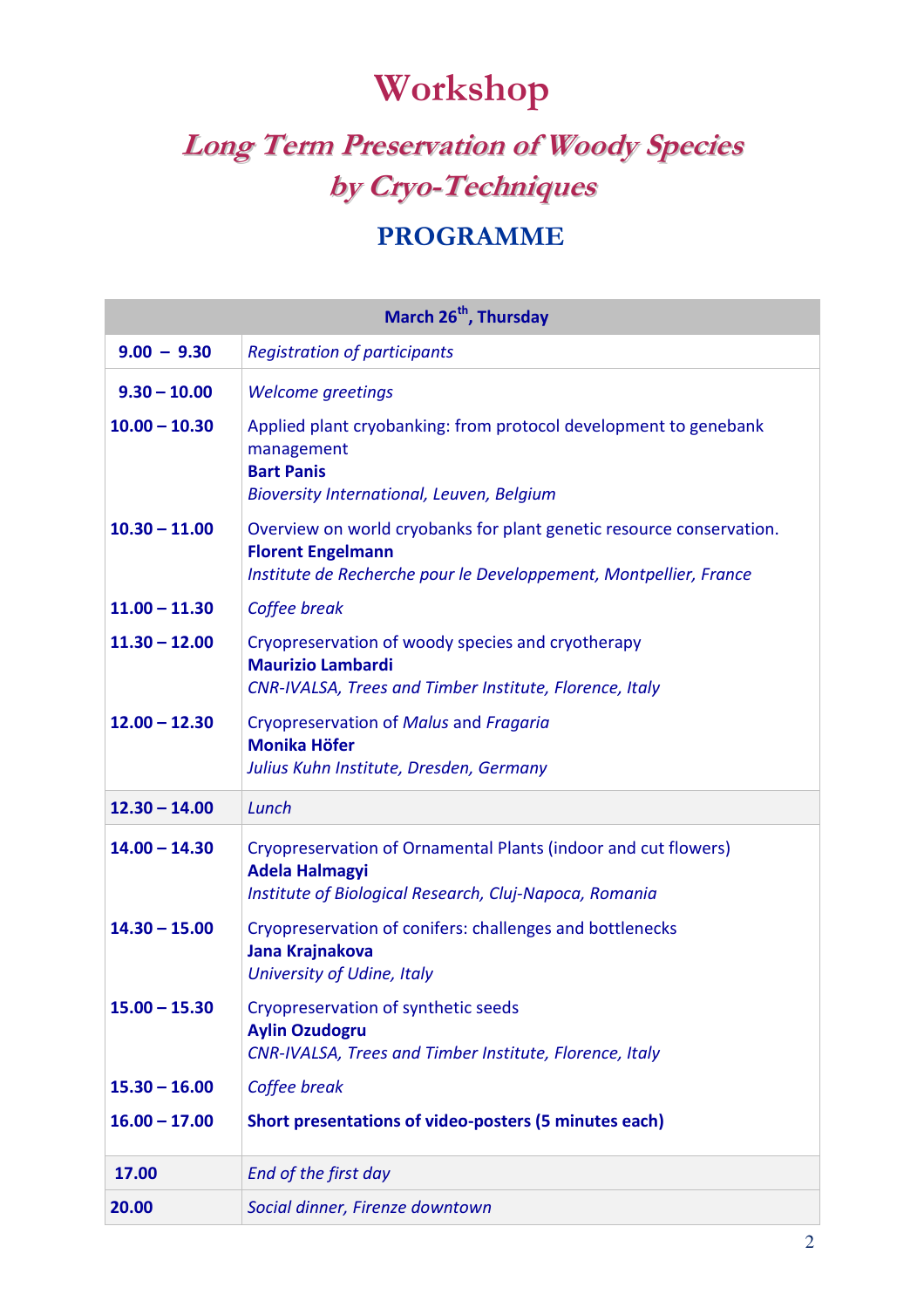| March 27 <sup>th</sup> , Friday |                                                                                                                                                                                                                                              |
|---------------------------------|----------------------------------------------------------------------------------------------------------------------------------------------------------------------------------------------------------------------------------------------|
| $9.30 - 10.00$                  | Genetic and epigenetic stability assessment of plants regenerated from<br>cryopreservation<br><b>Anna De Carlo</b><br>CNR-IVALSA, Trees and Timber Institute, Florence, Italy                                                                |
| $10.00 - 10.30$                 | Overview on Prunus cryopreservation with focus on cherry<br><b>Emilia Caboni</b><br>CRA-FRU, Fruit Tree Research Center, Rome, Italy                                                                                                         |
| $10.30 - 11.00$                 | Coffee break                                                                                                                                                                                                                                 |
| $11.00 - 11.15$                 | Pollen cryopreservation<br><b>Carla Benelli</b><br>CNR-IVALSA, Trees and Timber Institute, Florence, Italy                                                                                                                                   |
| $11.15 - 11.30$                 | Some experiences in the field of in vitro cryopreservation of woody species<br>(cherry species included) in the Fruit Research Institute of Čačak (Serbia)<br><b>Tatjana Vujović</b><br>Fruit Research Institute Kralja Petra, Čačak, Serbia |
| $11.30 - 12.00$                 | Short presentations of video-posters (5 minutes each)                                                                                                                                                                                        |
| $12.00 - 13.00$                 | Visit to the Laboratory of Cryopreservation and In Vitro Techniques of<br><b>IVALSA</b>                                                                                                                                                      |
| $13.00 - 14.30$                 | Lunch                                                                                                                                                                                                                                        |
| 14.30                           | Departure to Oscar Tintori Nursery                                                                                                                                                                                                           |
| $15.30 - 18.00$                 | Visit to the Oscar Tintori Nursery, Pescia, Pistoia.<br>Guided visit to the "Hesperidarium", a reach and unique collection of<br>ornamental citrus plants. Tasting of own-produced products                                                  |
| 18.00 - 19.00                   | <b>Back to Firenze</b>                                                                                                                                                                                                                       |
| 19.00                           | End of the workshop                                                                                                                                                                                                                          |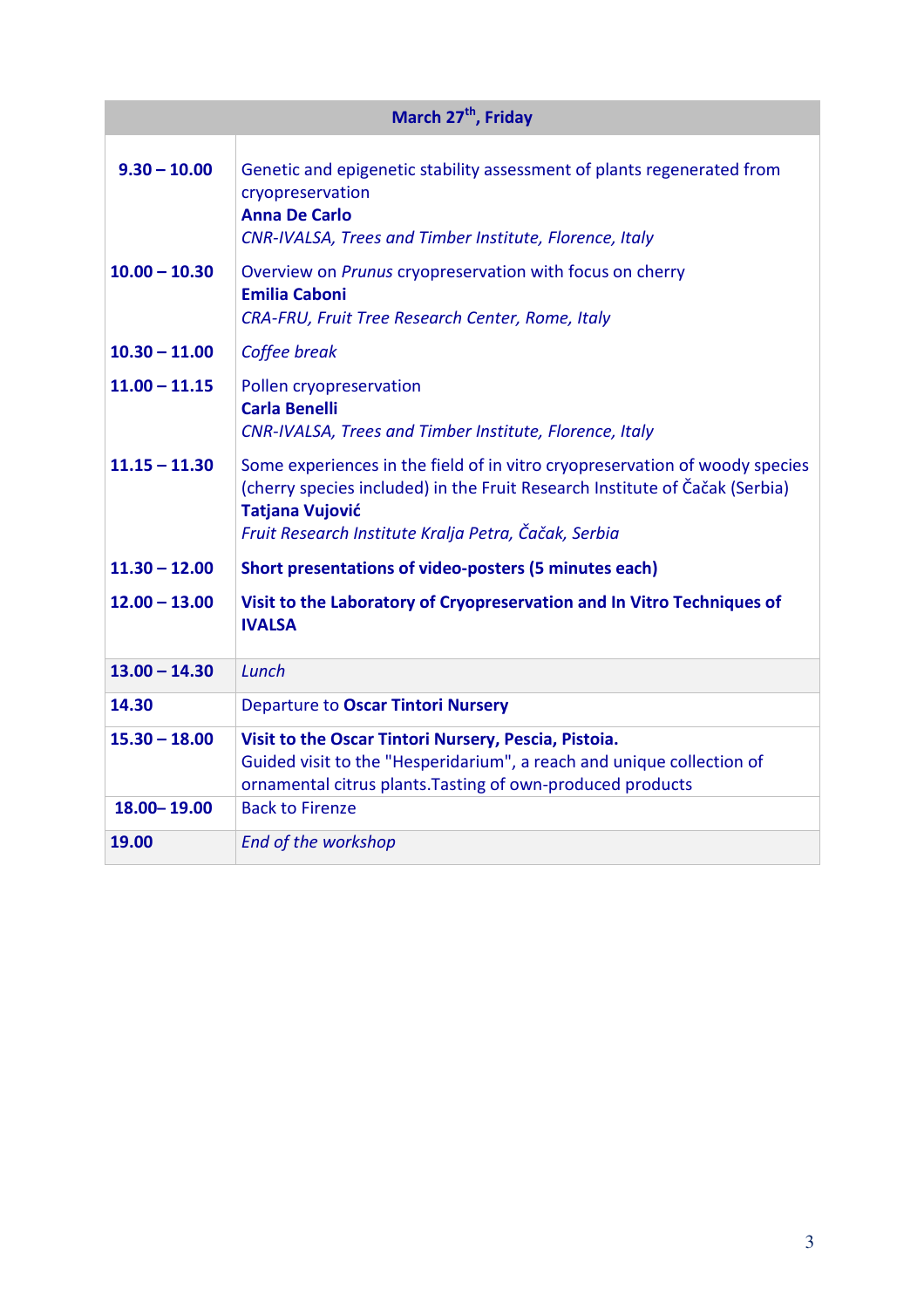### **Video-Posters: contributed presented**

*In vitro* preservation of patrimonial fruit varieties of Emilia-Romagna region, Italy *Quacquarelli Irene, Gimelli Nives, Giovannini Daniela*  CRA-FRF, Fruit Tree Research Unit, Forlì, Italy

Preliminary results of cryopreservation experiments aimed to long-term maintenance of Hungarian sour cherry germplasm. *Tímea TÓTH*  Research Institute for Fruitgrowing and Ornamentals, Budapest, Hungary

Droplet vitrification cryopreservation of Prunus mahaleb using shoot tips from in situ plants. *Sezai Ercisli*  Department of Horticulture, Ataturk University Agricultural Faculty, Erzurum

In vitro methods for increasing genetic variability and preserving woody fruit and ornamental species biodiversity applied in Fruitgrowing Institute Plovdiv, Bulgaria *Lilyana Nacheva*  Fruitgrowing Institute - Plovdiv, Bulgaria

Application of the droplet vitrification method for cryopreservation of temperate fruit species

*A. Sgueglia, F. Piombino, Dietrich, M.A. Germanà, C. Forni, A. Gentile, A. Frattarelli, S. Monticelli, E. Condello, E. Caboni* 

CRA-FRU, Fruit Tree Research Centre, Rome, Italy